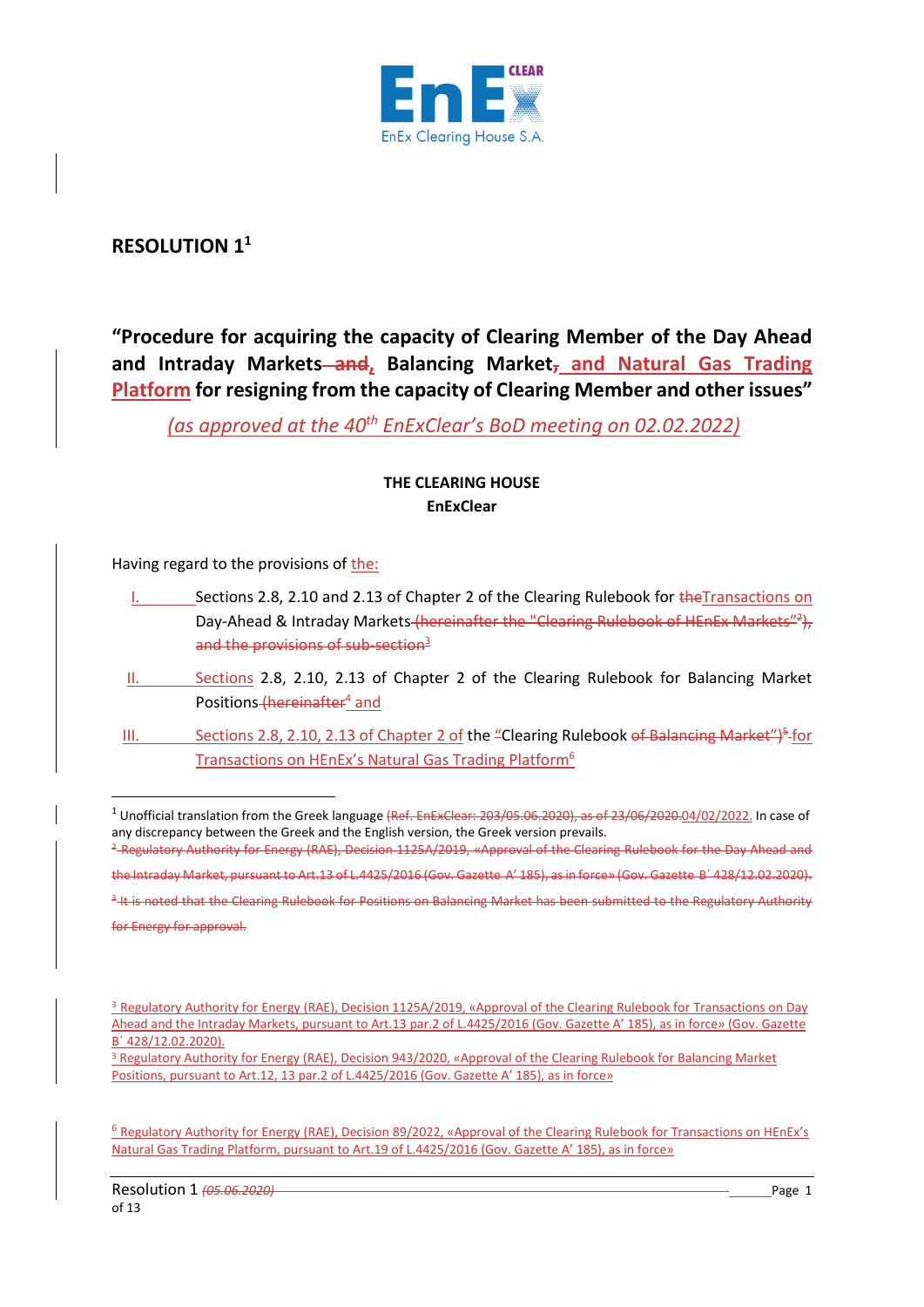

as in force-,

#### **HEREBY RESOLVES AS FOLLOWS**

#### **Purpose & scope**

This Resolution specifies the following mattersin connection with the Clearing Members of EnExClear:

- 1. The procedure for acquiring the capacity of Clearing Member.
- 2. The procedure for resigning from the capacity of Clearing Member.
- 3. The procedure applied in cases of corporate transformations of a Clearing Member.
- 4. The procedure for the relocation of a Clearing Member's IT infrastructure.

The terms and definitions used in this Resolution shall have the same meaning as in the one assigned to them by Law 4425/2016, Law 4001/2011 or in any other related legislation of nationalNational or EU law, in the Clearing Rulebook of HEnEx MarketsUnion Law, in the Clearing Rulebook of Balancing Marketfor Transactions on Day-Ahead & Intraday Markets, in the Clearing Rulebook for Balancing Market Positions, in the Clearing Rulebook for Transactions on HEnEx's Natural Gas Trading Platform, as well as in otherany Resolutions adoptedissued in their implementation thereof, unless otherwise expressly stipulated.

In every case, the provisions of this Resolution are interpreted in accordance with the rules and principles provisioned in the Scope of Application of the Clearing Rulebook for Transactions on Day-Ahead & Intraday Markets, in the Scope of Application of the Clearing Rulebook for Balancing Market Positions and in the Scope of Application of the Clearing Rulebook for Transactions on HEnEx's Natural Gas Trading Platform.

Where the present Resolution is referred to the term «Market" or "Markets" it refers, unless otherwise expressly stipulated:

i. The Day-Ahead & Intraday Markets of HEnEx

ii. The Balancing Market

iii. The Natural Gas Trading Platform of HEnEx

Where the present Resolution is referred to the term Clearing Members, it refers to both, unless otherwise expressly stipulated, the Clearing Members who participate in the Clearing of transactions onTransactions or Positions of the Day Ahead & Intradayabove Markets, in accordance with.

Where the present Resolution is referred to the term "Clearing Rulebook of HEnEx Markets, and the Clearing Members who participate in the clearing of Positions on the Balancing Market in accordance with the Clearing Rulebook of Balancing Market", it refers, unless otherwise expressly stipulated in this Rulebook:

- i. The Clearing Rulebook for Transactions on Day-Ahead & Intraday Markets, or
- ii. The Clearing Rulebook for Balancing Market Positions, or
- The Clearing Rulebook for Transactions on HEnEx's Natural Gas Trading Platform.

When the term "Clearing Rulebooks" is used, all three of the above Regulations are meant cumulatively.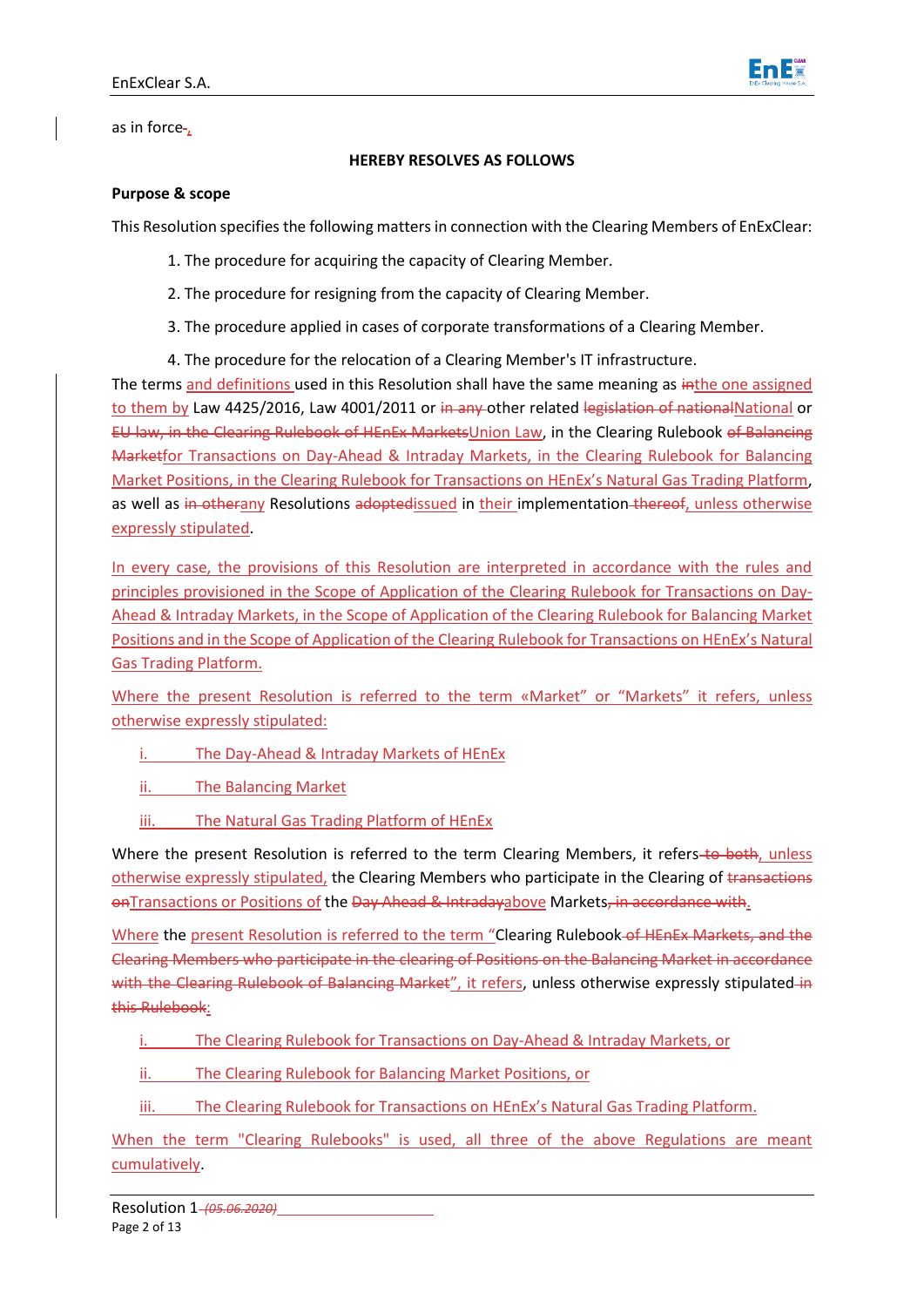

#### **Article 1. Procedure for Acquiring the Capacity of Clearing Member**

#### **1.1 Procedure & stages for checking and approving a Clearing Member**

- 1. In order to acquire the capacity of Clearing Member, the candidate must observe and successfully complete the procedure set out in this Article. The procedure involves the following three (3) stages:
	- a) the stage of the Submission of the "Application for Acquiring the Capacity of Clearing Member" and approval of it,
	- b) the stage of the preparation for activation of the Clearing Member, and
	- c) the stage of the activation of the Clearing Member.
- 2. The capacity of Clearing Member for HEnExthe Day-Ahead & Intraday Markets and of HEnEx, the Balancing Market and the Natural Gas Trading Platform of HEnEx is acquired separately and individually in accordance with the provisions of the relevant Clearing Rulebook of HENEX Markets or the Clearing Rulebook of Balancing Market, respectively.
- 3. EnExClear informs the prospective Clearing Member regarding the stages of the procedure and provides all necessary details and information for its participation in those stages. The candidate's participation in each stage of the procedure presupposes the successful completion of the preceding stages.

# **1.1.1 Stage 1: Submission of the Application for Acquiring the Capacity of Clearing Member and approval of same**

This stage involves the submission to the competent body of EnExClear of the "Application for Acquiring the Capacity of Clearing Member" (hereinafter the "Application").

#### **1.1.1.1 General terms**

- 1) The Application is submitted by using the standard form provided by EnExClear. The application's form also includes also a questionnaire which is attached thereto and forms an integral part thereof. This questionnaire covers, at a minimum, the content stipulated in the relevant Clearing Rulebook–of HEnEx Markets and in the Clearing Rulebook of Balancing Market and follows the main guidelines.
- 2) In the Application is defined the type of the Clearing Member (Direct or General) as well as whether it concerns the HEnEx Markets or the Balancing Marketit concerns.
- 3) All supporting documents must be submitted in Greek or English and bear the company's seal, while the signature must be authenticated with the Hague Apostille, where applicable. Supporting documents that the candidate Member has already been submitted to HEnEx, are not required to be resubmitted.
- 4) When examining the following details and supporting documents submitted by the prospective Clearing Member in all the stages described below, the competent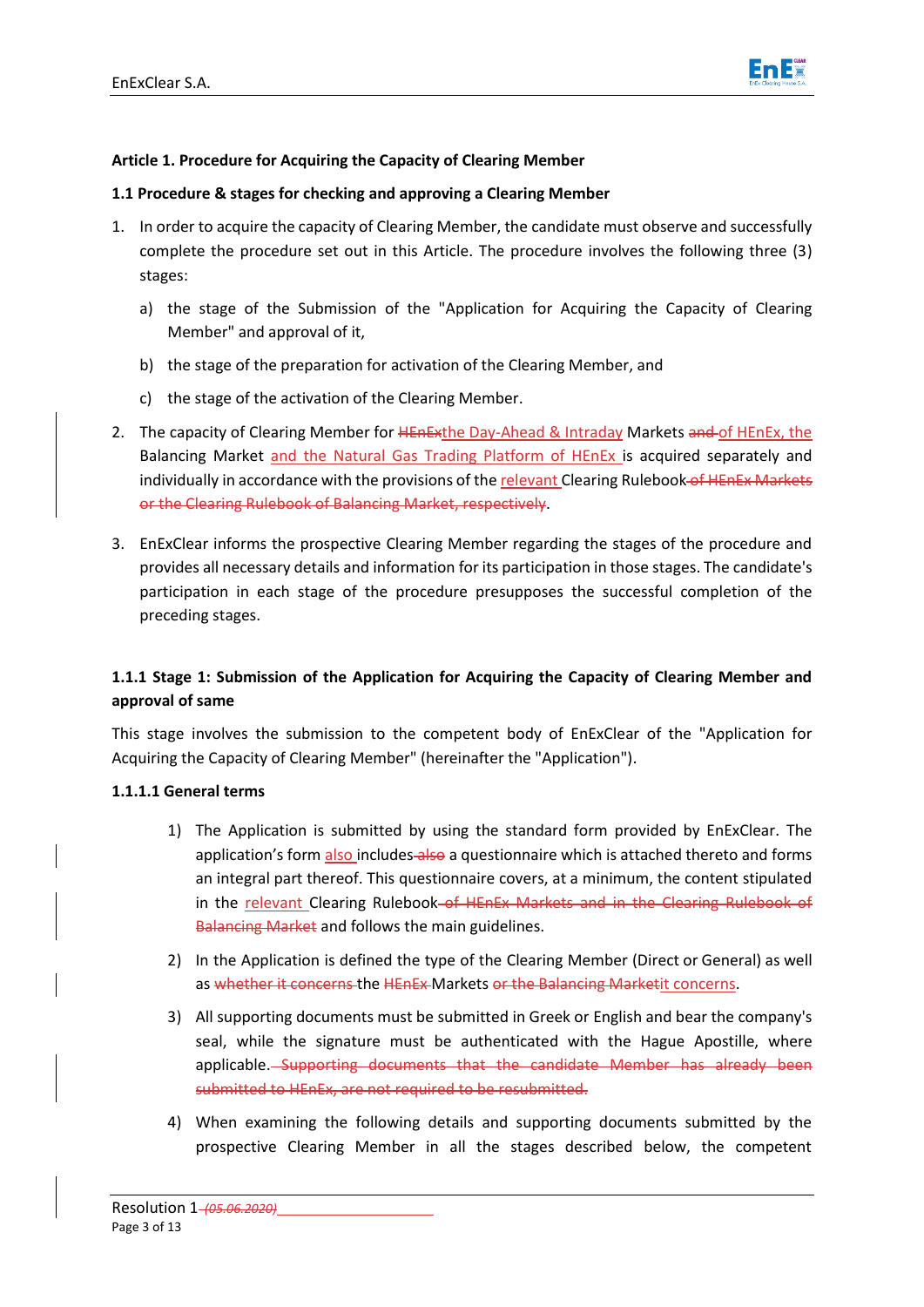

department of EnExClear may request additional documents, if it deems this necessary for the completeness of the application.

5) The Application must also be accompanied by the following details and supporting documents.

# **1.1.1.2 Direct Clearing Member**

If the prospective Clearing Member is applying for the capacity of Direct Clearing Member in accordance with par. 1 of articlesub-section 2.10.1 of the Clearing Rulebook of HEnExfor Transactions on Day-Ahead & Intraday Markets or the par.1 of the articlesub section 2.10.1 of the Clearing Rulebook offor Balancing Market Positions or the par.1 of the sub section 2.10.1 of the Clearing Rulebook for Transactions on HEnEx's Natural Gas Trading Platform, it must submit:

1) The Application for Acquiring the Capacity of Clearing Member.

2) The details and supporting documents provided for Participants that are Eligible Persons and Non-Eligible Persons in accordance with the relevant Resolution 1 of HEnEx at the Stage 1 (paragraphs 2.1.1.2 and 2.1.1.3).:

a) the relevant Resolution 1 of HEnEx at the Stage 1 (paragraphs 2.1.1.2 and 2.1.1.3), for the participation in Day-Ahead & Intraday Markets of HEnEx or/and the Balancing Market

b) the relevant Resolution1 of HEnEx at the Stage 1 (paragraphs 1.1.1.2 and 1.1.1.3), for the participation in Natural Gas Trading Platform of HEnEx.

3) Financial statements or data for the past two (2) years evidencing that the prospective Clearing Member fulfils the financial prerequisites set out in articlesub section 2.10.4 of the Clearing Rulebook of HEnExfor Transactions on Day-Ahead & Intraday Markets or/and in articlesub section 2.10.4. of the Clearing Rulebook for Balancing Market Positions or/and in sub section 2.10.4. of the Clearing Rulebook of Balancing Marketfor Transactions on HEnEx's Natural Gas Trading Platform or, in the case of a newly established company, financial data certifying fulfilment of the aforesaid requirements.

4) If any of the above supporting documents of instances (2) to (3) have already been submitted to EnExClear or HEnEx, these are not required to be resubmitted.

# **1.1.1.3 General Clearing Member**

If the prospective Clearing Member is applying for the capacity of General Clearing Member in accordance with par. 2 of articlesub section 2.10.1 of the Clearing Rulebook of HEnExfor Transactions on Day-Ahead & Intraday Markets or par.2 of the articlesub section 2.10.1 of the Clearing Rulebook offor Balancing Market Positions or par.2 of the sub section 2.10.1 of the Clearing Rulebook for Transactions on HEnEx's Natural Gas Trading Platform, it must submit:

1) The Application for Acquiring the Capacity of Clearing Member.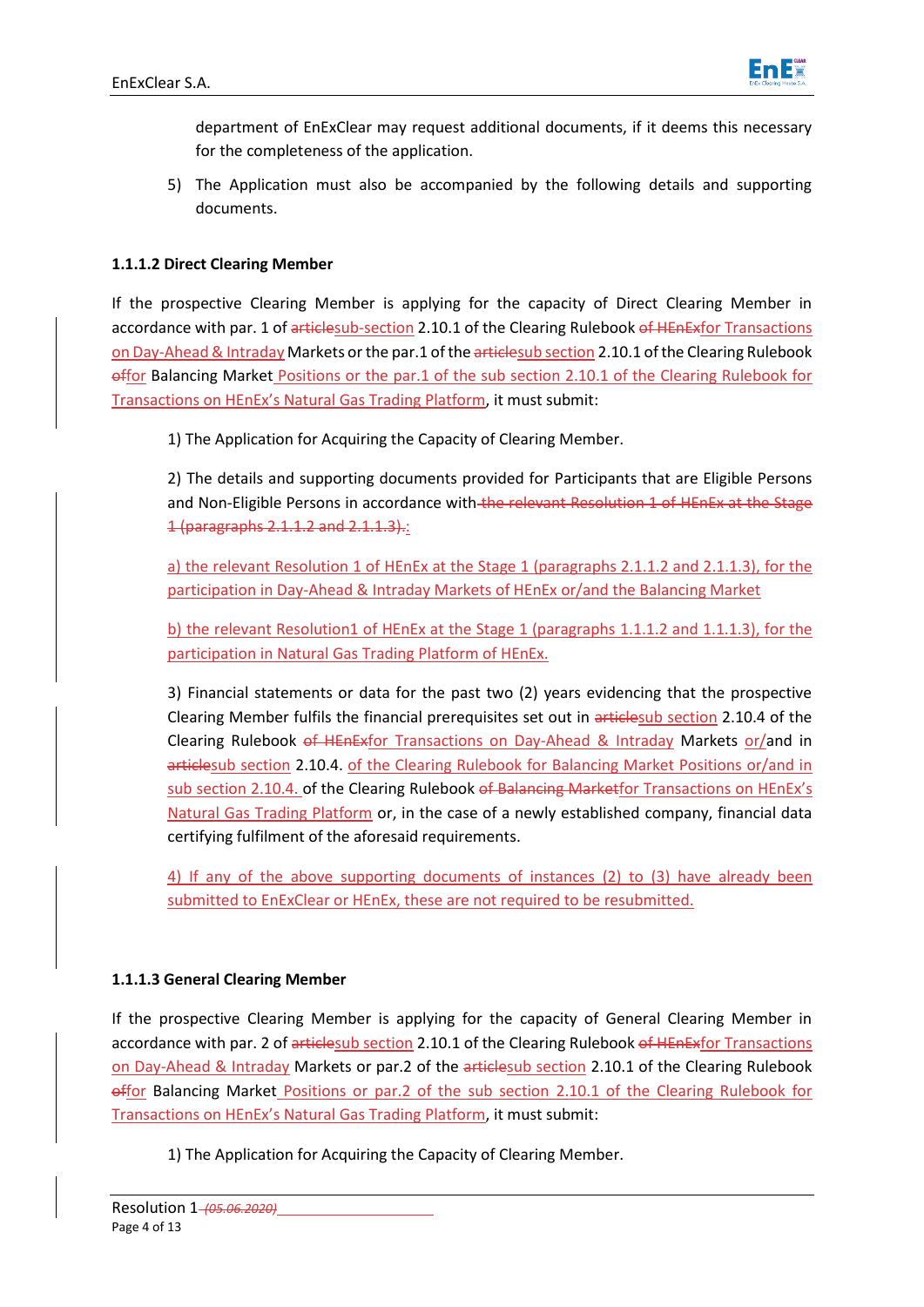

2) A copy of its operating licence:

a) as a credit institution of Law 4261/2014 or investment firm of Law 4514/2018, or

b) as a credit institution of an EU member state, other than Greece, or of a third country of Directive 2013/36/EU or a third-country investment firm or undertaking of Directive 2014/65/EU operating through a branch in Greece and/or remotely, accompanied by a legal opinion evidencing that, under the law governing the undertaking in question, the latter is permitted to access the clearing of the relevant transactions.

3) Announcement of the last codified articles of association from the General Commercial Registry (GCR) or, in the case of a foreign candidate, an equivalent document based on the corresponding Business Register of the jurisdiction in which it operates and the provision of relevant information to make it electronically searchable (link). If the aforesaid electronic search is not possible, a copy of the articles of association in accordance with the records of the above-mentioned Register.

4) Announcement of the current legal representation of the candidate's company and the provision of relevant information to make it electronically searchable (link), as well as specimen signatures of its legal representatives.

5) If the above-mentioned electronic search as set out in paragraphs 3 and 4 is not possible, a copy of the latest codified articles of association and of the minutes relating to representation in accordance with the corporate documents held by the company, as these have been filed with the Business Register in the jurisdiction of the candidate.

6) In the case of a foreign prospective Clearing Member with a branch in Greece, an announcement from the GCR on the legal representation of the branch must also be submitted.

7) If the prospective Clearing Member is a credit institution or investment firm of an EU member state, other than Greece, and is operating in Greece on a notification procedure basis in accordance with applicable provisions, information in writing about the notification procedure.

8) Financial statements for the past two (2) years evidencing that the prospective Clearing Member fulfils the financial prerequisites set out in the relevant Clearing Rulebook of HEnEx Markets or in the Clearing Rulebook of Balancing Market for acquiring the capacity or, in the case of a newly established firm, financial data certifying the above.

9) If any of the above supporting documents of instances (2) to (8) have already been submitted to EnExClear, they or to HEnEx, these are not required to be re-submitted.

#### **1.1.1.4 Application evaluation**

Following submission of the above details and supporting documents, the competent body of EnExClear decides on the Application for Acquiring the Capacity of Clearing Member.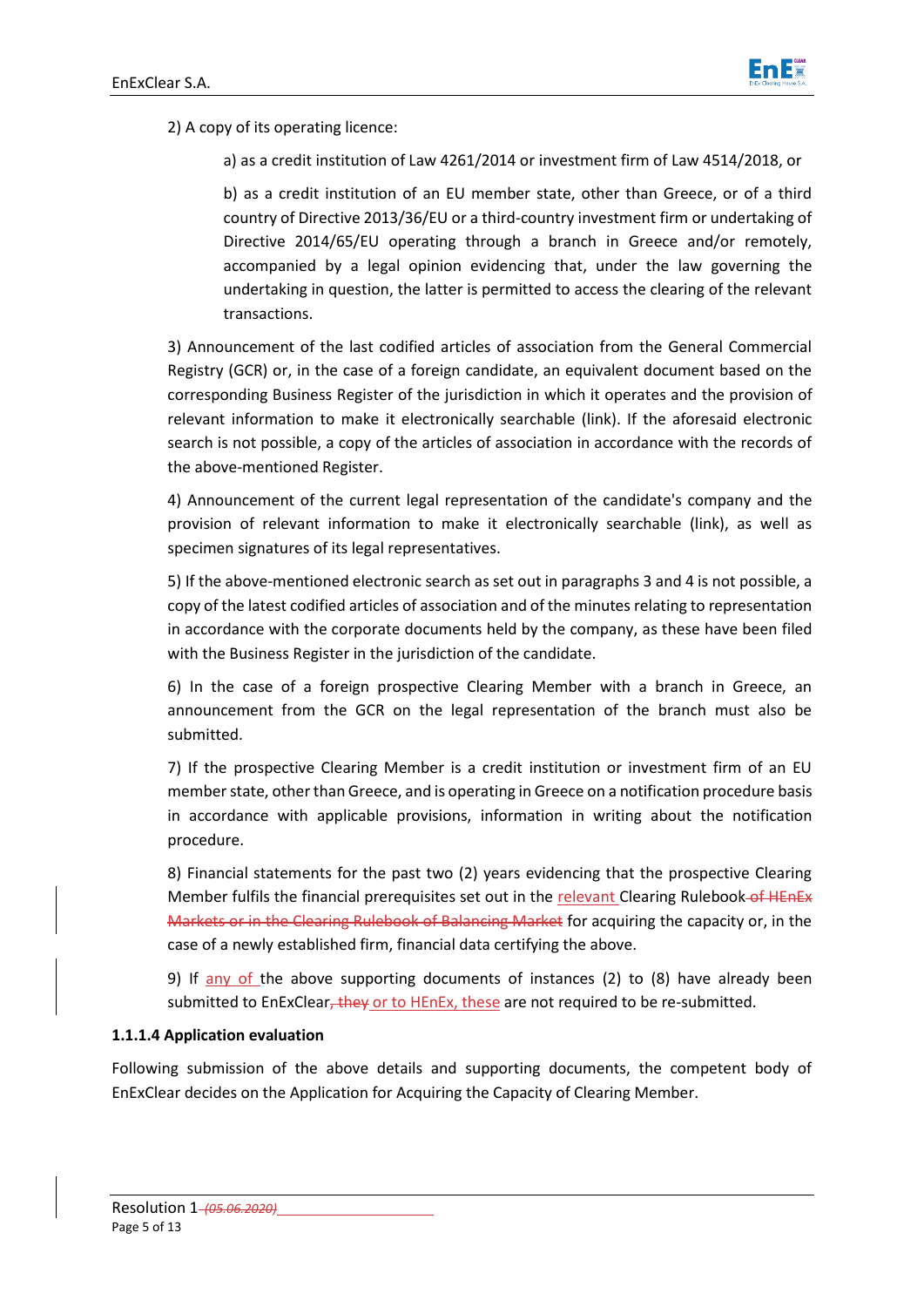

EnExClear approves or rejects the application of the prospective Clearing Member on the basis of a reasoned decision and notifies it of this decision, within ten (10) business days of receipt of the relevant application.

If the application is approved, EnExClear provides the Clearing Member with a Certificate attesting Acquisition of Clearing Member Capacity for the respective Market, which is then followed by the steps described in Stage 2.

# **1.1.2 Stage 2: Preparation for the activation of the Clearing Member**

The issuance of a Certificate of Acquisition of Clearing Member Capacity, as described in the preceding stage (1), is then followed by the steps set out below with regard to its activation:

1) The Clearing Member must have installed the necessary technological infrastructures that ensure its successful connection to the Clearing System (hereinafter "System"), in accordance with the provisions of the relevant decisions or procedures of EnExClear pursuant to the relevant Clearing Rulebook of HEnEx Markets or the Clearing Rulebook of Balancing Market.

2) In order to assess the readiness of the prospective Clearing Member and its Certified Clearers, EnExClear may request its participation in mock clearing sessions or other simulation scenarios of actual Clearing and Settlement conditions.

3) The Clearing Member must have a sufficient number of Certified Clearers in accordance with the terms of the relevant Clearing Rulebook of HEnEx Markets or the Clearing Rulebook of Balancing Market as well as of the relevant Decision issued in implementation thereof.

The Clearing Member must have completed the above actions at the latest within one month of the completion of Stage 1, not taking into account the time for the preparation of its technical infrastructure. Otherwise, its application will be rejected due to non-completion of Stage 2 and in order to acquire the relevant capacity the prospective Clearing Member must resubmit an application.

# **1.1.3 Stage 3: Activation of the Clearing Member in the EnExClear production environment**

# **1.1.3.1 Required supporting documents**

In order to be activated, the Clearing Member must first deposit the initial contribution to the Default Fund for the Market which it applies for the capacity of the Clearing Member, as specified in the relevant Clearing Rulebook of HEnEx Markets or the Clearing Rulebook of Balancing Market and submit to EnExClear the following supporting documents:

- 1) If the application relates to HEnEx a Direct Clearing Member of Day-Ahead & Intraday Markets of HEnEx or Natural Gas Trading Platform of HEnEx, a certificate by HEnEx for the registration of the Candidate Clearing Member as Participant in the relevant HEnEx Markets.
- 2) If the application relates to a Direct Clearing Member of the Balancing Market, a certificate by the HETS Operator or other relative document which certifies the registration of the Candidate Clearing Member as Participant in Balancing Market.
- 3) Copy of the receipt evidencing deposit of the registration fees and other charges depending on whether the capacity of Direct Clearing Member or General Clearing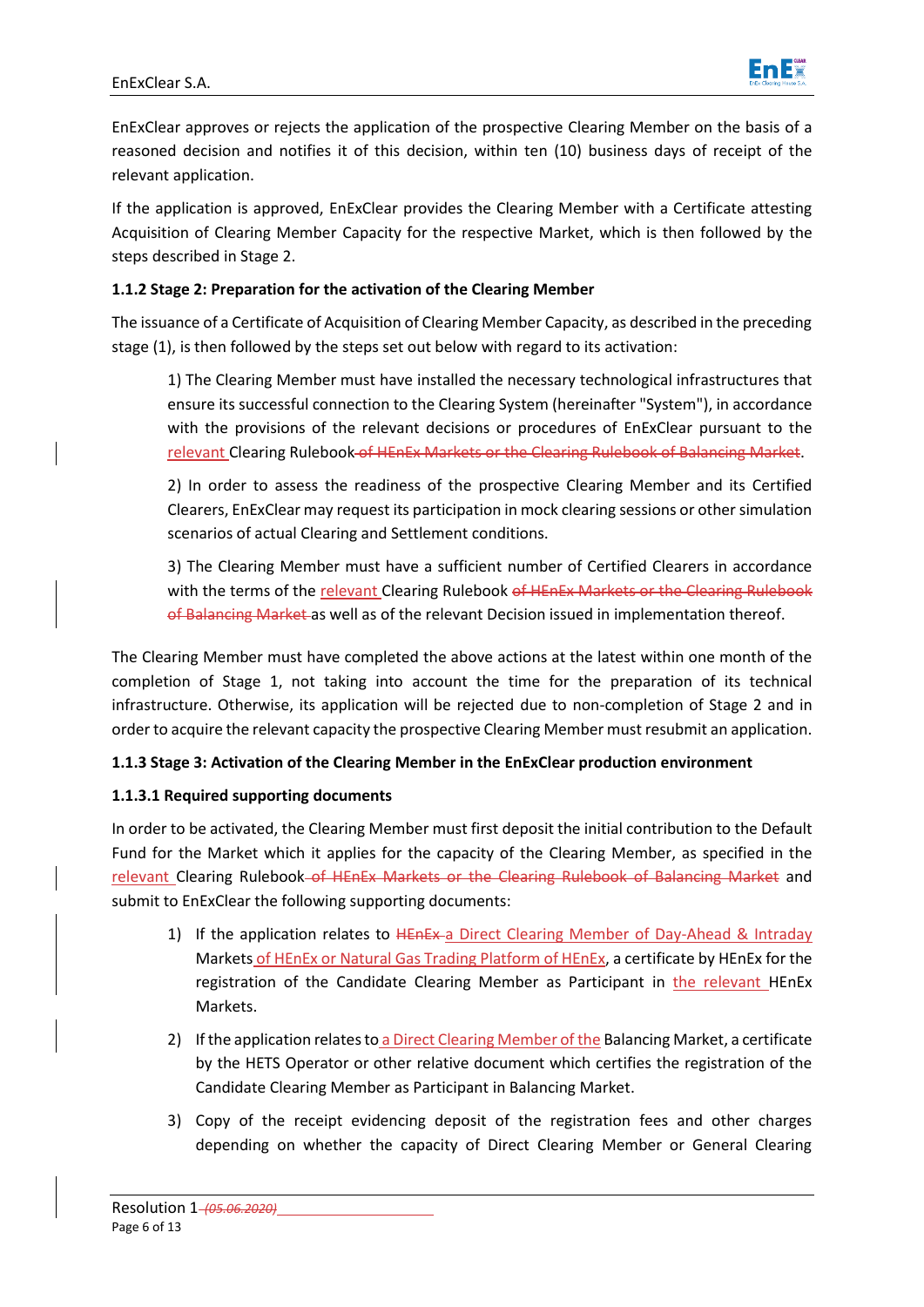

Member is being requested, which fees and charges are specified in the relevant Implementing Resolutions of EnExClear.

- 4) Application for the activation of an Own Clearing Account or Participant Clearing Account, as specified depending on the aforesaid capacity capacities being requested and the specific provisions of the relevant Clearing Rulebook of HEnEx Markets or the Clearing Rulebook of Balancing Market. The application is submitted by means of standard form which is provided by EnExClear. The application is accompanied by the declaration of the Direct Clearing Member or the Participant which is not a Clearing Member that they accept the self-billing procedure in accordance with a relevant decisionResolution of EnExClear.
- 5) Written declaration confirming and accepting EnExClear's right of use on financial collateral and contributions in the Default Fund for the Market to which the application relates. EnExClear provides relevant specimens for each Market titled "Confirmation & Terms of Acceptance of EnExClear's right of use in respect of collateral and contributions in the Default Fund". The submission to EnExClear of a declaration of confirmation with different content to the aforesaid templates is permitted in the case of account holders subject to foreign law, provided EnExClear is furnished with a legal opinion on the lawfulness of the declaration content in accordance with the law to which the holder of the respective Clearing Account is subject.
- 6) "Application of Capacity Activation" form. By this form, the Clearing Member declares the dates which it wishes to be activated a Clearing Member:
	- a) in HEnEx-the Day-Ahead & Intraday Markets of HEnEx
	- b) in the Balancing Market
	- c) in the Natural Gas Trading Platform of HEnEx
- 7) "Contacts Data of Clearing Member" form. Using this form, the Clearing Member is obliged to declare the persons who will be responsible for its communication with EnExClear, and/or the Certified Clearers (except in the case of online declaration), the contact details of the aforesaid persons as well as the duties of each such person at the Clearing Member.
- 8) "Application of Users Management in the System" form. By this form the Clearing Member requests the activation and deactivation of users in the Clearing System as well as how to connect.
- 9) Details of the Cash Settlement Accounts at the cash settlement Agents, as specified in the relevant resolutionsResolutions or procedures of EnExClear.

By no later than five (5) days before its activation, the Clearing Member must have completed all the above steps and submitted to EnExClear all the aforementioned supporting documents required for its activation.

Upon activation of a Clearing Member for each Market, EnExClear shall immediately update its electronic database of Clearing Members and its website with the details of that Clearing Member. In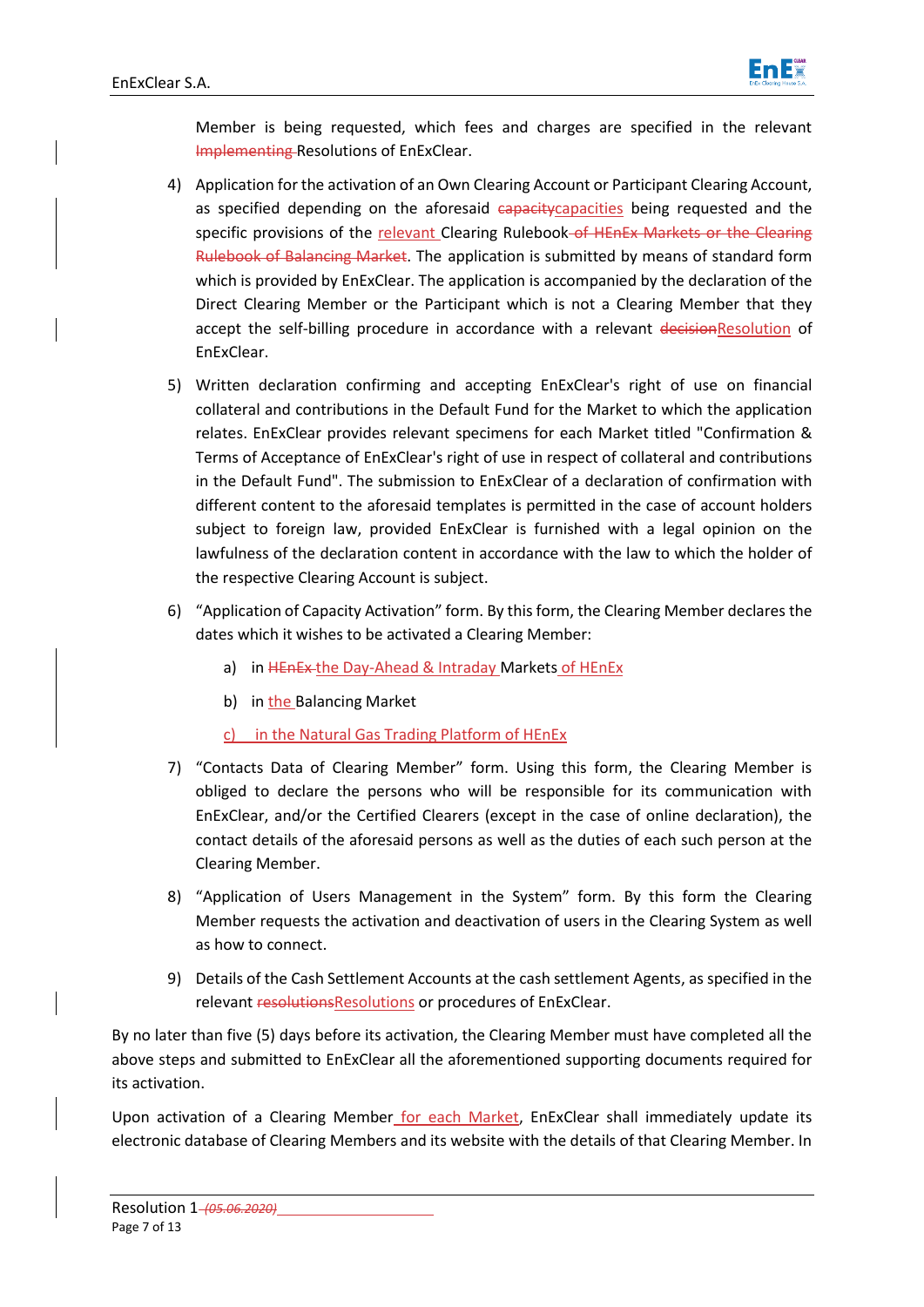

addition, it shall notify the RAE, HEnEx or/and the HETS Operator and the Bank of Greece or the Hellenic Capital Μarket Commission, depending on the case.

# **1.1.3.2 Information to EnExClear**

1. The Clearing Member must notify EnExClear, in the manner prescribed by the competent departments of EnExClear, regarding any change pertaining to its contact details or the particulars of its Certified Clearers having access to the System. Until notification of any such change, all documents will be lawfully served at the address provided by the Clearing Member in the application submission stage.

2. The Clearing Member is obliged to submit the relevant data and documents, in accordance with the procedure prescribed by the competent departments of EnExClear, in order to ensure ongoing satisfaction of the requirements for acquiring and maintaining its capacity as Member. Clearing Members shall be exclusively responsible for the completeness, correctness and veracity of the data they provide to EnExClear, with respect to both initially submitted data and data that has been updated at any time. The Clearing Member must respond immediately and without hesitation to any requests of EnExClear, participating in any relevant meetings.

# **Article 2. Procedure for Resigning from the Capacity of Clearing Member**

1. In order to resign from the capacity of the Clearing Member, in addition to the requirements stipulated in the relevant Clearing Rulebook of HEnEx Markets or in the Clearing Rulebook of Balancing Market, the Clearing Member must also:

a) Take all necessary measures to put in order, in accordance with the relevant Clearing Rulebook of HEnEx Markets or the Clearing Rulebook of Balancing Market, any outstanding matters arising from the transactions and positions it has concluded.

b) Comply with the instructions of EnExClear for the final settlement of any outstanding matters in connection with its capacity.

c) Submit an application for the deactivation of the Own Clearing Account or Participant Clearing Account, depending on the capacity it had acquired and in accordance with the more specific provisions of the relevant Clearing Rulebook of HEnEx Markets or the Clearing Rulebook of Balancing Market. This application is submitted by means of standard form which is provided by EnExClear.

d) In case of a Direct Clearing Member of Balancing Market, it should submit certificate or other relevant document by the HETS Operator which certifies that the contract of balancing services provider / contracting balancing responsible part has been terminated.

2. Collateral in Clearing Accounts of the resigning Clearing Member is returned immediately after the full payment of all its obligations to EnExClear. The balance of the Share of the Clearing Member in the Default Fund of the Market to which the application of resignation relates, is returned after its resignation has been approved by EnExClear, which (approval) shall be granted on the condition that all of its obligations in general to EnExClear have been completely fulfilled in accordance also with the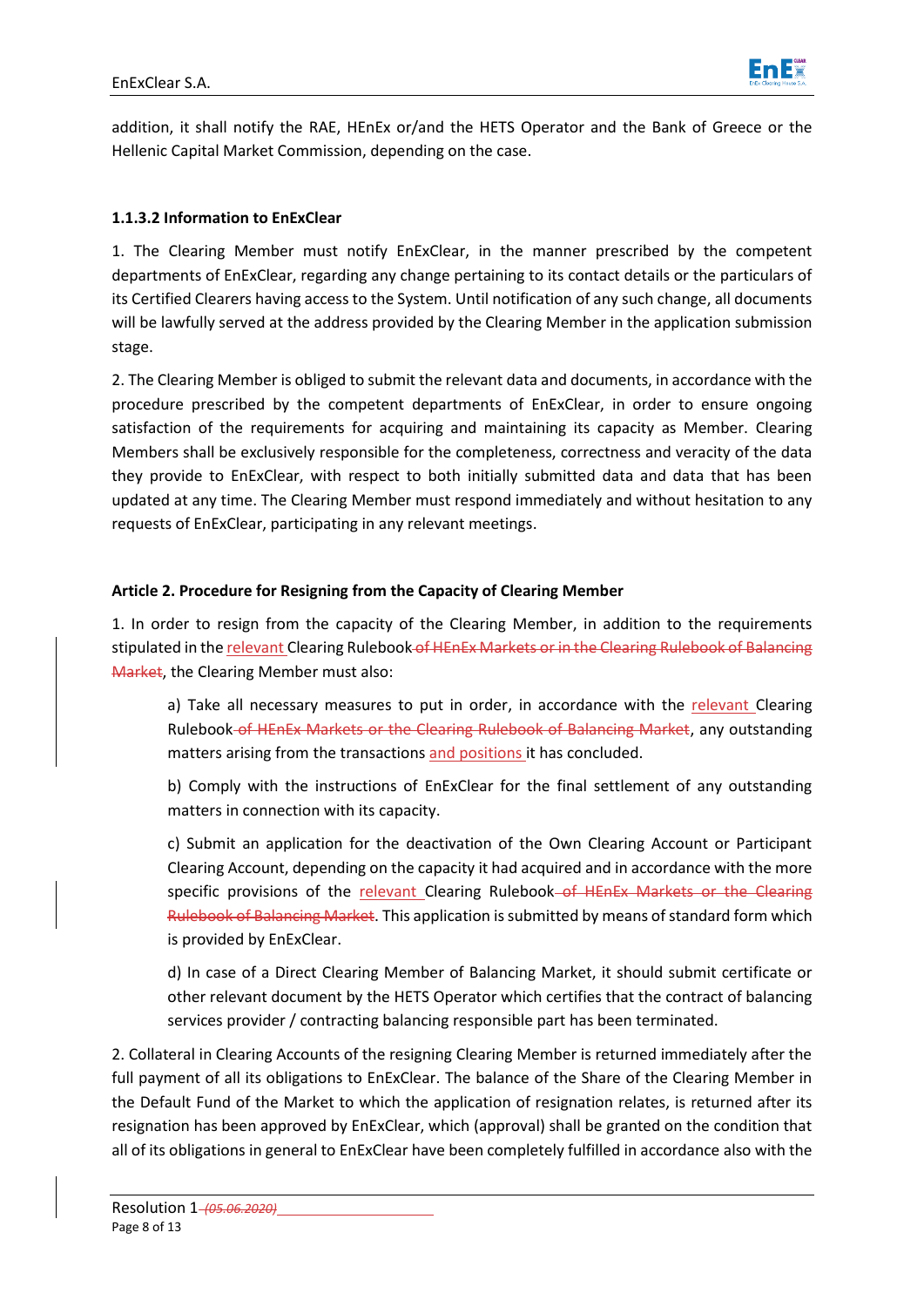

specific provisions in Section 2.13 of the Clearing Rulebook of HEnExfor Transactions on Day-Ahead & Intraday Markets or in Section 2.13 of the Clearing Rulebook offor Balancing Market.

3 Positions, or in Section 2.13 of the Clearing Rulebook for Transactions on HEnEx's Natural Gas Trading Platform. Upon completion of the Clearing Member's resignation, EnExClearshall immediately update its electronic database of Members and its website and notify HEnEx or/ and the HETS Operator, RAE and the Bank of Greece, depending on the case.

### **Article 3. Corporate Transformations of Clearing Members**

#### **3.1 General**

# **3.1 Merger of a Clearing Member through its absorption by another Clearing Member of EnExClear (par. 2, Article 6, Law 4601/2019)**

The provisions set out in this article shall be applicable only when both the absorbing and the absorbed legal person are Clearing Members on the same Market.

Implementation of the terms of this article requires that the Clearing Members involved are Direct Clearing Members or General Clearing Members respectively. Otherwise, the corporate transformation will be examined on a case-by-case basis by the competent departments of EnExClear in the framework of applicable provisions of the energy and financial sectors in combination with the terms of the present Article.

# **3.11.1 3.1.1 3.1.1.Merger of a Clearing Member through its absorption Member of EnExClear (par. 2, Article 6, Law 4601/2019)**

#### **3.1.1.1 Actions by the absorbing Clearing Member**

In the case of merger of a Direct or General Clearing Member through its absorption by another Direct or General Clearing Member respectively, the absorbing Clearing Member continues to operate as a Clearing Member, automatically succeeding the absorbed Clearing Member in respect of all of the latter's rights and obligations. In such a case, the absorbing Clearing Member is not required to acquire anew the capacity of the absorbed Clearing Member.

The absorbing Clearing Member must observe the following procedures with regard to the installation of the IT infrastructure and its activation in the System, which consists of the following two (2) stages:

#### **3.1.1.1.1 Stage 1**

By no later than fifteen (15) business days before the date declared by the Clearing Member on which it wishes to be activated in the System with its new particulars arising from the merger and provided the merger has been completed (i.e. recording in the GCR of the decision approving the merger (or in the case of a foreign Participant in the corresponding Business Register in the jurisdiction in which it operates)), the absorbing Clearing Member sends a notification letter with the details of the relevant merger to the competent department of EnExClear and works with the latter to:

- 1) plan any changes to the IT infrastructure of the absorbing Clearing Member,
- 2) calculate the relevant cost, and
- 3) plan the time schedule for completing the above necessary actions.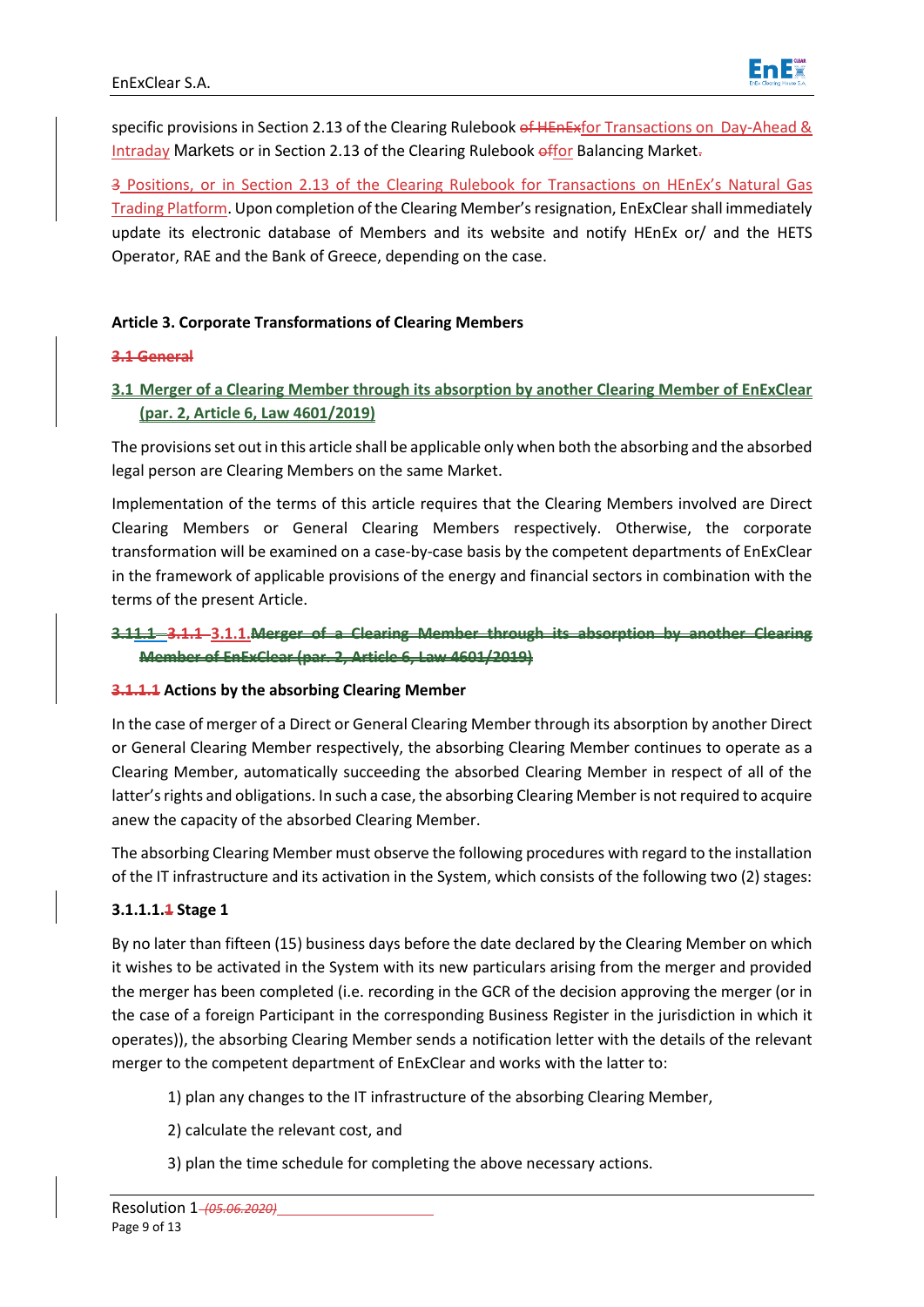

# **3.1.1.1.2 Stage 2**

By no later than ten (10) business days prior to the date declared for the Clearing Member's activation in the System, the absorbing Clearing Member must have completed the necessary technical preparations in accordance with the instructions of the competent department of EnExClear and send to the competent department of EnExClear a form completed with the Clearing Member's new details emanating from the merger. The aforesaid form is available on the website of EnExClear.

### **3.1.1.2 Actions for the deletion of the absorbed Clearing Member**

The actions required for the deletion of the absorbed Clearing Member involve the following three (3) stages:

### **3.1.1.2.1 Stage 1**

By no later than ten (10) business days prior to the date declared by the absorbing Clearing Member on which it wishes to be activated in the System with its new particulars arising from the merger and provided the merger has been completed, the absorbed Clearing Member must electronically submit to EnExClear, in accordance with its procedures, the following forms which are available on the website of EnExClear:

- 1) for the deletion of users, of the occasional requests for deactivation and
- 2) for the deletion of the absorbed Clearing Member.

### **3.1.1.2.2 Stage 2**

The deletion of a Clearing Member on account of merger is approved by the competent body of EnExClear on the condition that the merger has been completed in accordance with article 18 of Law 4601/2019 and a copy has been provided of the registration in the GCR of the decision approving the merger (or, in the case of a foreign Participant, in the respective Publicity Register in the jurisdiction in which it operates) and the provision of relevant information to make it electronically searchable (link).

#### **3.1.1.2.3 Stage 3**

1. Completion of the merger requires the following:

1) Settlement by the absorbed Clearing Member of the matters outstanding arising from transactions concluded by or assigned to it and open positions.

2) Changes or transfers to the absorbing Clearing Member of collateral provided by the absorbed Clearing Member.

3) Deactivation of the Share of the absorbed Clearing Member in the Default Fund of theeach Market it participates.

4) Deactivation of the Cash Settlement Accounts at the cash settlement Agents as specified by EnExClear in accordance with its procedures.

5) Payment of additional contributions to the Default Fund whenever required in accordance with the relevant Clearing Rulebook of HEnEx Markets or the Clearing Rulebook of Balancing Market..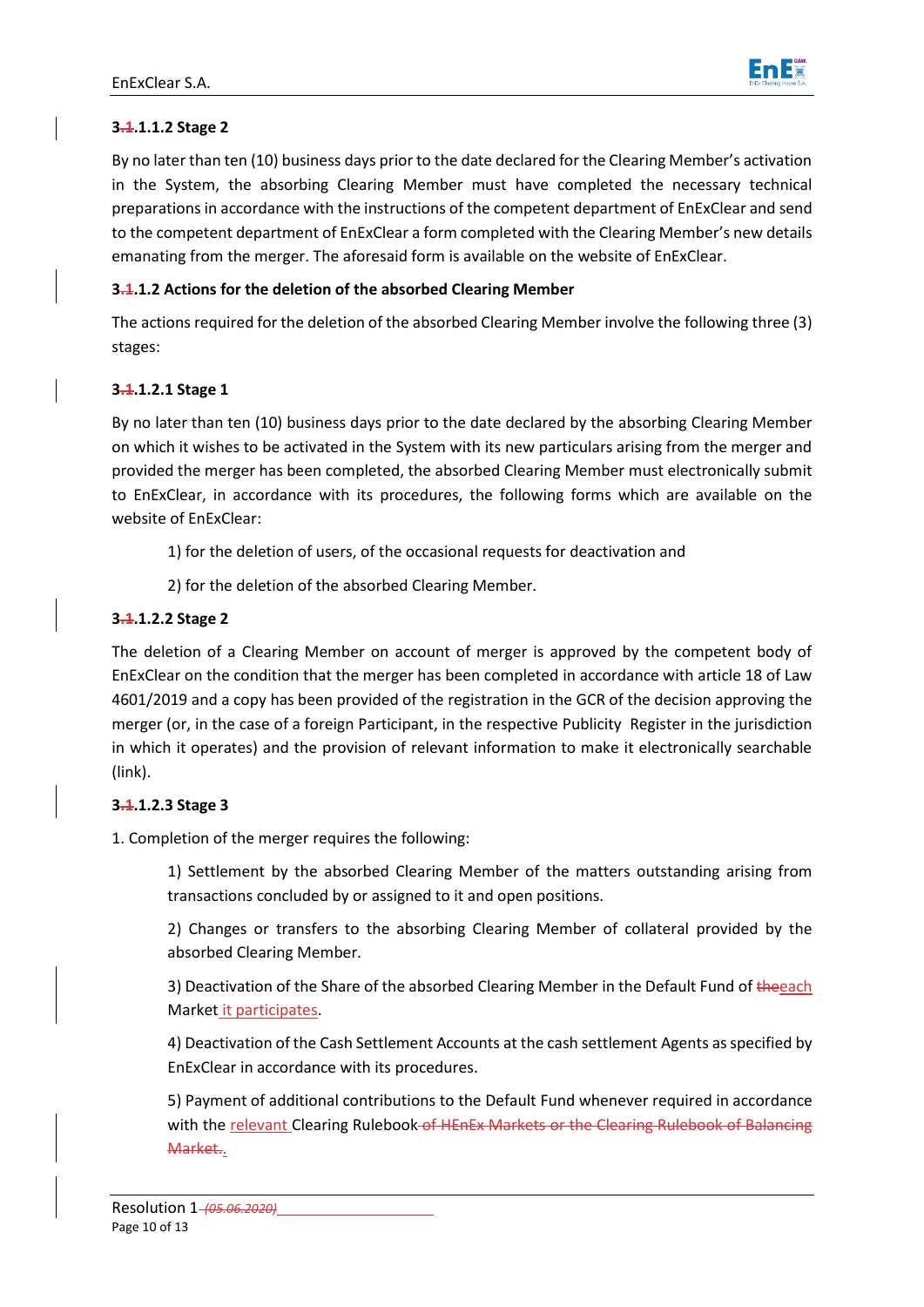

2. Following approval of the merger from the competent body of EnExClear and upon completion of the procedures described above, any collaterals deposited or committed in favour of EnExClear by the absorbed Clearing Member are returned along with Default Fund contributions of theeach Market it participates, without prejudice to the specific provisions of the relevant Clearing Rulebook of HEnEx Markets or the Clearing Rulebook of Balancing MarketRulebooks on their temporary holding or use due to default.

3. Upon completion of the merger, EnExClear shall immediately update its electronic database of Clearing Members and its website with the new details of the absorbing Clearing Member following the merger, and notify HEnEx or/and HETS Operator, RAE and the Bank of Greece, depending on the case.

# **3.2 Merger of a Clearing Member through its absorption by a legal person that is not a Clearing Member of EnExClear**

The following paragraphs describe the procedure in the case of a merger of a Clearing Member through its absorption by a non-Clearing Member on the same Market.

# **3.2.1 Actions by the legal person that absorbs a Clearing Member in order to acquire the capacity of Clearing Member**

# **3.2.1.1 Procedure relating to the capacity of Clearing Member**

1. In the case of the merger of a Clearing Member with a legal person that is not a Clearing Member on the same Market, the legal person arising from the merger must acquire the Clearing Member capacity of the absorbed Clearing Member and follow – from the beginning – the procedure for acquiring the relevant capacity, including its obligations in respect of payment of Clearing Member registration or subscription fees pursuant to the stipulations of the relevant Clearing Rulebook–of HEnEx Markets or the Clearing Rulebook of Balancing Market and the present Resolution of EnExClear.

2. The decision approving the new Clearing Member, which is taken by the competent body of EnExClear, is conditional upon the completion of the merger and the furnishing of a copy of the recording in the GCR of the decision approving the merger (or, in the case of a foreign Participant, in the corresponding business register of the jurisdiction in which it operates).

#### **3.2.1.2 Actions for the installation of the IT infrastructure and its activation in the System**

With regard to the installation of the IT infrastructure and its activation in the System, the legal person that absorbs the Clearing Member must take the steps stipulated in the relevant paragraphs of the present Resolution.

# **3.2.2 Actions by the absorbed Clearing Member**

1. By no later than fifteen (15) business days before the date estimated by the absorbed Clearing Member for completion of the merger (recording in the GCR or, in the case of a foreign Participant, in the corresponding Business Register of the jurisdiction in which it operates, of the decision approving the merger), the absorbed Clearing Member must send a notification letter with the details of the merger to the competent department of EnExClear and work with the latter to:

a) plan any changes to the IT infrastructure of the absorbing legal person (nodes, terminals, etc.),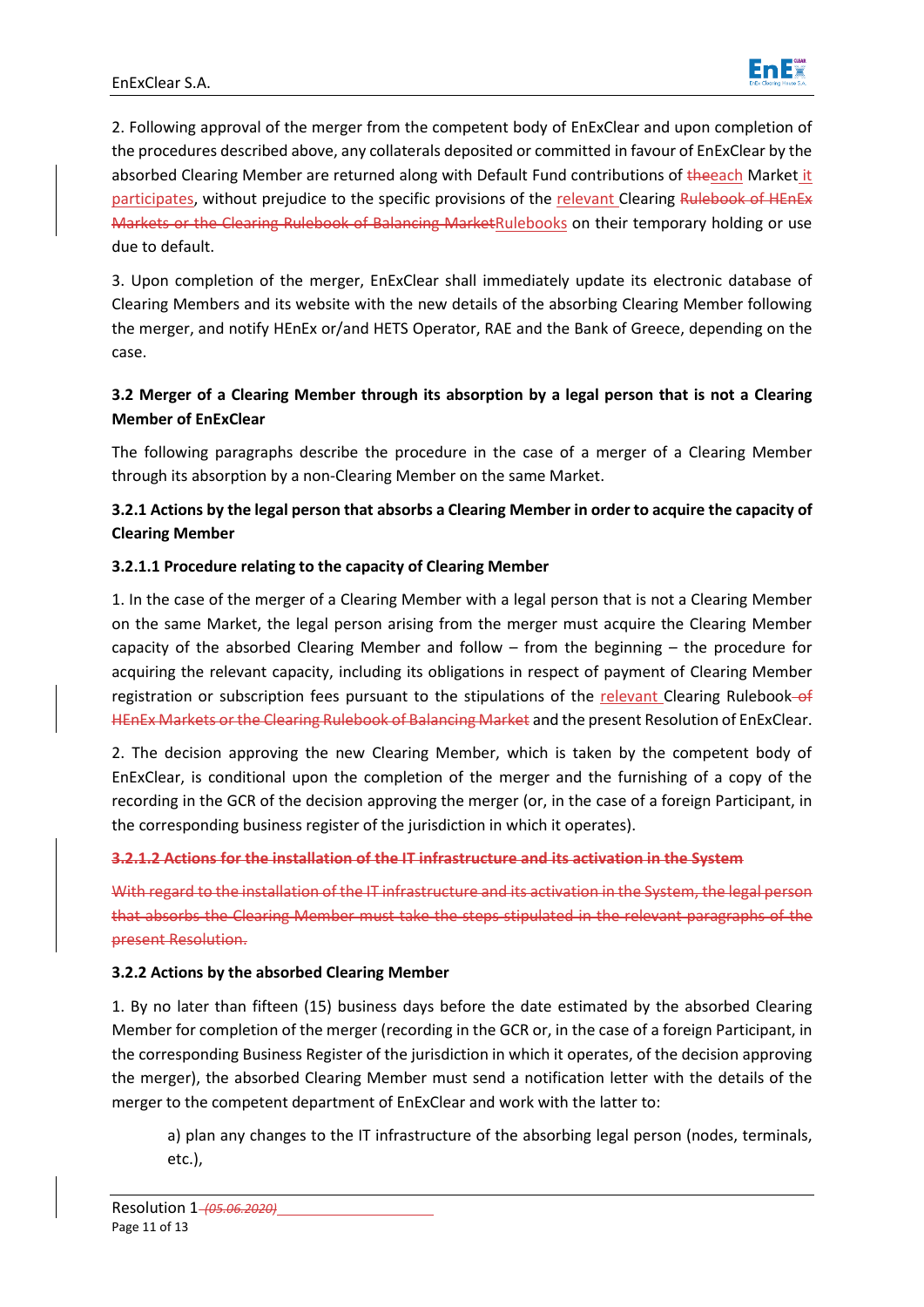

- b) calculate the relevant cost, and
- c) plan the time schedule for completing the above necessary actions.

2. The absorbed Clearing Member must take the actions stipulated in Article 2 of present resolution (Resignation).

### **3.2.3 Activation in the System of the new Clearing Member resulting from the merger**

1. The activation in the System of the new Clearing Member arising from the merger takes place on the date specified in the relevant standard form, which is available on the EnExClear website, and on the condition that the previous stages of the merger have been completed.

2. Upon completion of the merger, EnExClear shall immediately update its electronic database of Clearing Members and its website with the details of the new Clearing Member resulting from the merger and notify HEnEx or/and HETS Operator, RAE and the Bank of Greece, depending on the case.

### **3.3 Other corporate transformations**

The terms of the preceding paragraphs of Article 3 hereof apply *mutatis mutandis* also to any other case of corporate transformation involving Clearing Members of EnExClear in accordance with the specifically applicable provisions of company law on corporate transformations (Articles 1-88 of Law 4601/2019). In all cases where, as a consequence of a corporate transformation, the licence on the basis of which the Clearing Member acquired its capacity requires amendment by the competent authority under the applicable regulatory framework, the Clearing Member must notify EnExClear by letter, before commencement of the corporate transformation process, in order for EnExClear to reassess the capacity of the Clearing Member. EnExClear may suspend the capacity of the Clearing Member in accordance with instance (e), par. 1, Section 5.1, Chapter 5 of the Clearing Rulebook of HEnExfor Transactions on Day-Ahead & Intraday Markets or in accordance with instance (e), par. 1, Section 5.1, Chapter 5 of the Clearing Rulebook for Balancing Market Positions or in accordance with instance (e), par. 1, Section 5.1, Chapter 5 of the Clearing Rulebook of Balancing Marketfor Transactions on HEnEx's Natural Gas Trading Platform, until the amended licence is granted.

# **Article 4. Relocation of a Clearing Member's IT Infrastructure**

In the event of relocation of a Clearing Member's IT infrastructure which connected via ATHEX-Net, to other premises, at the same or a different address, the Clearing Member must take the following actions.

#### **4.1 Stage 1**

At least thirty (30) calendar days before the date declared by the Clearing Member on which it wishes its IT infrastructure to operate at the new premises, the Clearing Member sends a notification letter with the details of the relocation premises to the competent department of EnExClear and works with the latter to:

- 1) plan any changes to the Clearing Member's IT infrastructure,
- 2) calculate the relevant cost, and
- 3) plan the time schedule for completing the above necessary actions.